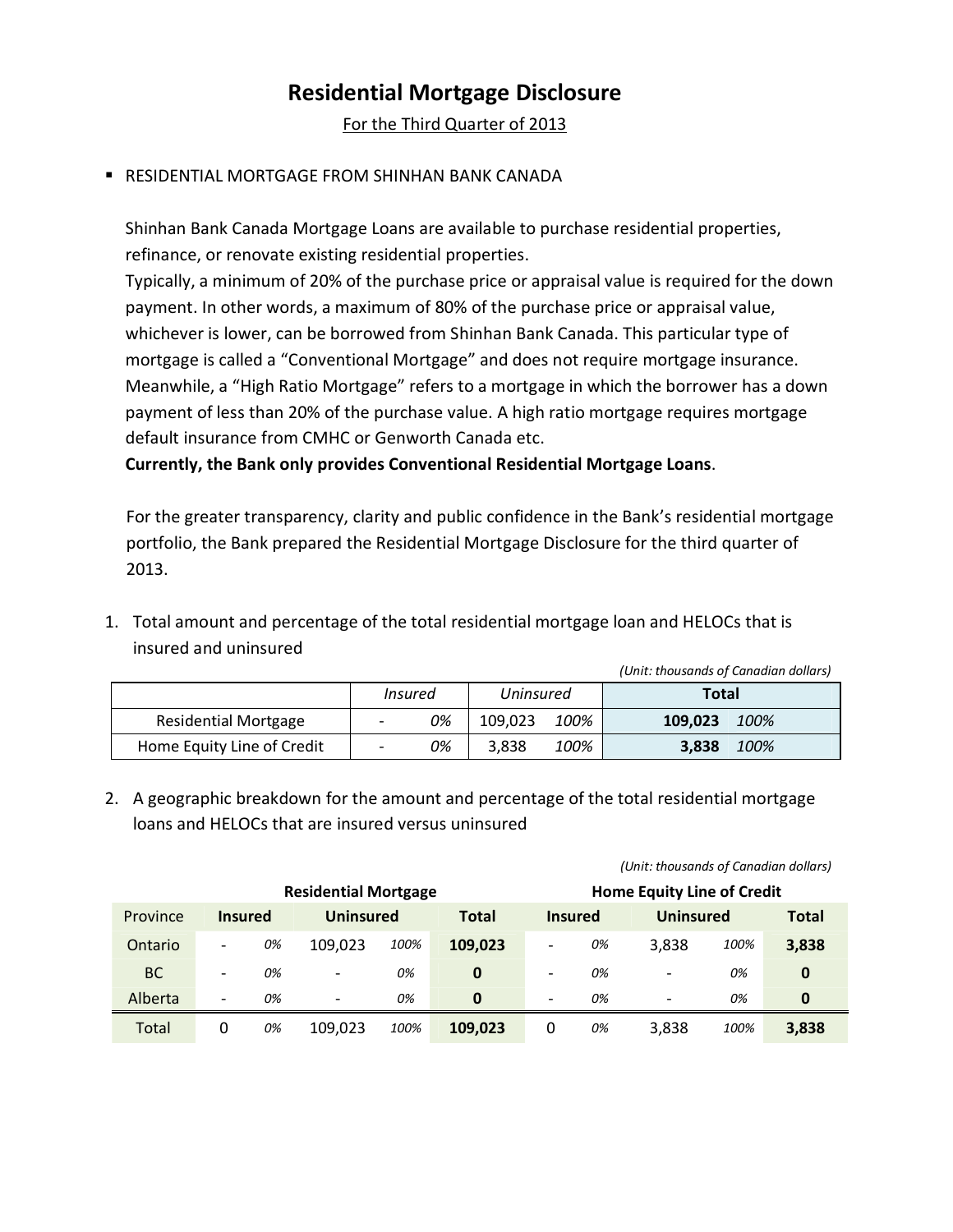3. The percentage of residential mortgages that fall within various amortization period ranges

| Amortization<br>Period        | 1-19 Years               | 20 - 24 Years | 25 -30 Years             | More than<br>30 Years    | <b>Total</b>             |
|-------------------------------|--------------------------|---------------|--------------------------|--------------------------|--------------------------|
| Canada                        | 1.74%                    | 26.53%        | 71.73%                   | 0%                       | 100.00%                  |
| Other<br><b>Jurisdictions</b> | $\overline{\phantom{0}}$ |               | $\overline{\phantom{0}}$ | $\overline{\phantom{a}}$ | $\overline{\phantom{0}}$ |

Remaining Amortization as at September 30, 2013

4. Average LTV ratio for the newly originated Residential Mortgage Loans and HELOCs (3rd Quarter of 2013)

| Loan Type   | Residential Mortgage LTV | Combined Loan LTV (HELOC Only LTV) |
|-------------|--------------------------|------------------------------------|
| Average (%) | 65.16%                   | 77.33% (9.80%)                     |

5. A Geographical Break Down of the Average LTV ratio for the newly originated Residential Mortgage Loans and HELOCs (3rd Quarter of 2013)